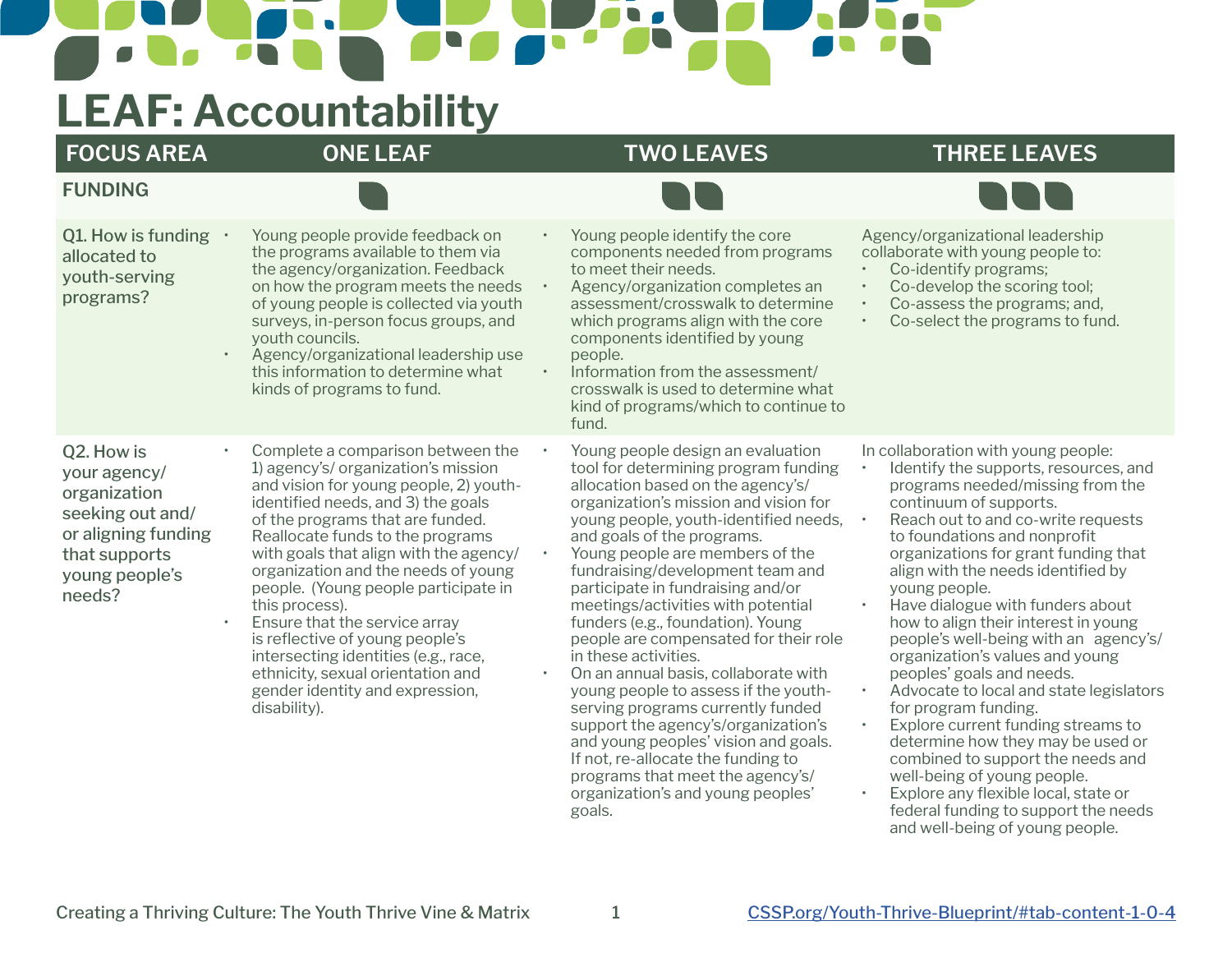### **FOCUS AREA ONE LEAF TWO LEAVES THREE LEAVES**



**STAFF EVALUATION**

- Q1. How are staff held accountable to value and support young people?
- Include in staff evaluations and performance reviews reflection questions on:
- How staff engage with and coach young people.
- How staff creatively support young people to achieve their goals and address challenges.
- Staff's knowledge of adolescent brain development and the impact of trauma and toxic stress on development.
- Staff's comprehension of the Protective and Promotive Factors.
- Provide ongoing coaching to staff who do not yet uphold the agency's/ organization's values about young people.

• Leadership and staff regularly seek feedback from young people and use this information to identify staff's strengths and professional development opportunities (e.g., promotions)

• Include in staff development plans how they:

- Include young people as decision makers, in project and program design and implementation.
- Create a safe and supportive space for young people.
- Build and maintain connections between young people and their family and peers.
- Use the Youth Thrive Survey results and what actions they take to strengthen young people's Protective and Promotive Factors.
- Strengthen their abilities to understand and integrate adolescent brain and youth development language into their communication with colleagues and young people.
- Receive coaching and support from supervisors and managers.

*In collaboration with young people:* 

- Co-identify staff's development goals and progress indicators that put into action approaches for valuing and supporting young people.
- Celebrate staff's actions for how they value and support young people.
- Co-provide staff with instant, less formal, and frequent feedback from supervisors/managers and young people on how they value and support young people.
- Co-develop ongoing coaching that staff should receive when corrective action is necessary.



 $\blacksquare$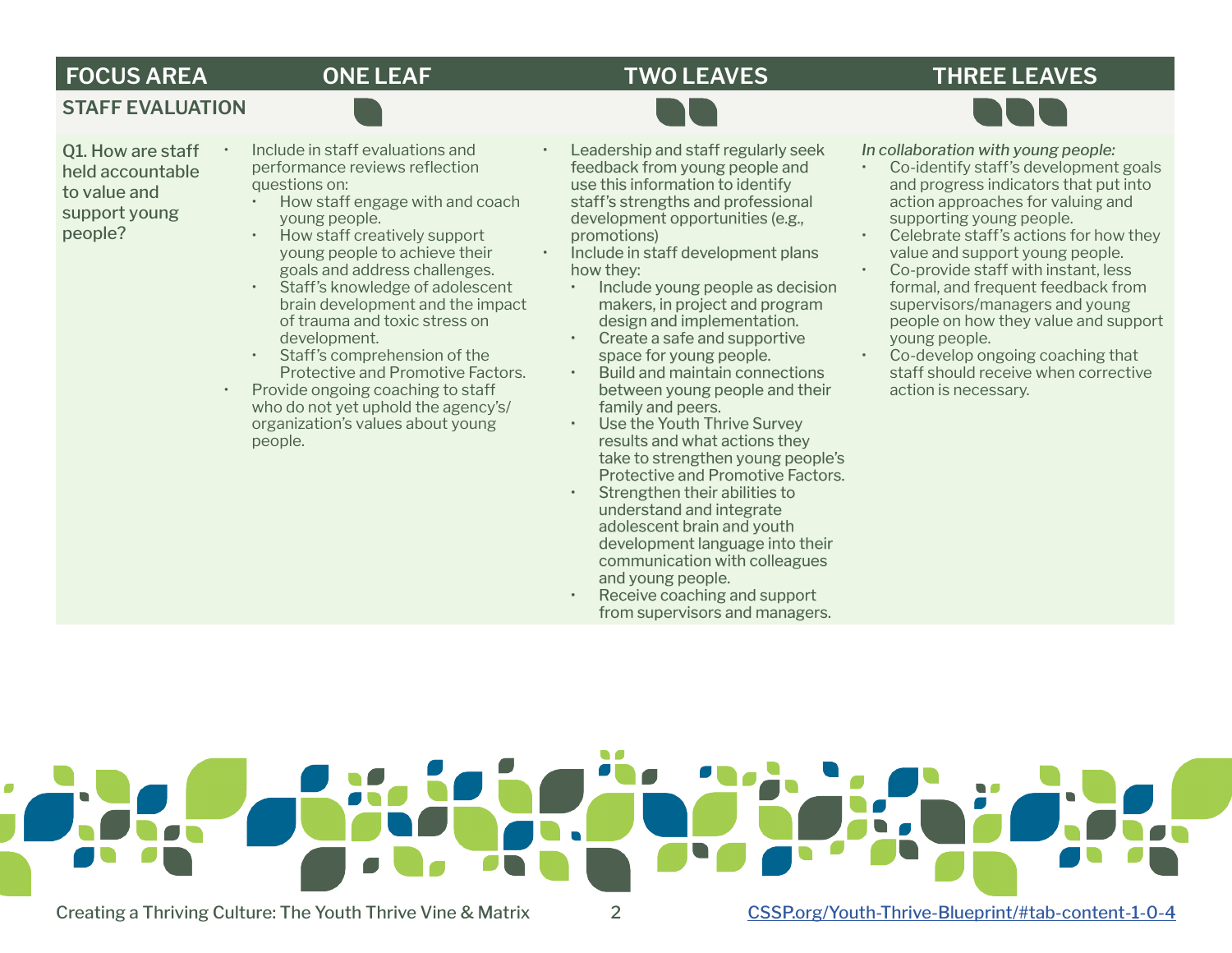**DATA & CQI\***

 $\blacksquare$ 

 $\mathbf{N}$ 

## **FOCUS AREA ONE LEAF TWO LEAVES THREE LEAVES**

**START** 

| Q1. Does the<br>data you collect<br>accurately reflect/<br>describe the<br>young people,<br>families, and<br>communities<br>being served?<br>$\bullet$                                                | Young people review:<br>Demographic information on<br>who will be included in the<br>data collection and analysis to<br>determine if any categories are<br>missing (e.g., age group, race and<br>ethnicity, placement type, sexual<br>orientation, gender identity, length<br>of time in foster care).<br>The methodology for collecting<br>qualitative and quantitative data to<br>ensure that representative data is<br>gathered.<br>Disaggregated data to better<br>understand the populations being<br>served.<br>Be transparent with young people,<br>families, and communities on the data<br>that is being collected and why.                                                                                                                                                                                                                                                               | $\bullet$ | Ask young people, families, and<br>communities to provide feedback on<br>the data categories that may need to<br>be updated, are missing, or no longer<br>need to be included.<br>Host brainstorming sessions with<br>young people to determine how to<br>best collect data from them.<br>Seek feedback from young people<br>on the data collection tool, including<br>but not limited to providing feedback<br>on the type of tool used (e.g., online<br>survey) and language in the tool.         | $\bullet$ | In collaboration with young people:<br>Explore and determine the reason<br>data are needed-including the<br>questions seeking to answer to<br>better understand young people's<br>experiences and well-being.<br>Select the type of data to be collected.<br>Develop the data collection strategy,<br>including who the data should be<br>gathered from and how qualitative and<br>quantitative data will be collected.<br>Determine and design (if necessary)<br>the data collection tool.<br>Implement the data collection plan.<br>Examine the data collected.<br>Share the results with the community,<br>agency/organization, and other<br>stakeholders. |
|-------------------------------------------------------------------------------------------------------------------------------------------------------------------------------------------------------|----------------------------------------------------------------------------------------------------------------------------------------------------------------------------------------------------------------------------------------------------------------------------------------------------------------------------------------------------------------------------------------------------------------------------------------------------------------------------------------------------------------------------------------------------------------------------------------------------------------------------------------------------------------------------------------------------------------------------------------------------------------------------------------------------------------------------------------------------------------------------------------------------|-----------|-----------------------------------------------------------------------------------------------------------------------------------------------------------------------------------------------------------------------------------------------------------------------------------------------------------------------------------------------------------------------------------------------------------------------------------------------------------------------------------------------------|-----------|---------------------------------------------------------------------------------------------------------------------------------------------------------------------------------------------------------------------------------------------------------------------------------------------------------------------------------------------------------------------------------------------------------------------------------------------------------------------------------------------------------------------------------------------------------------------------------------------------------------------------------------------------------------|
| Q2. Is your<br>agency/<br>organization<br>intentional about<br>what data is being<br>collected on race<br>and ethnicity, and<br>sexual orientation,<br>gender identity,<br>and expression<br>(SOGIE)? | Ask young people what race and<br>ethnicity, and SOGIE they identify<br>with and include in the young person's<br>electronic file. (Note: for SOGIE<br>information, professionals should<br>identify the most appropriate time<br>and manner for asking about this<br>information based on the young<br>person's age, stage of development,<br>cognitive abilities and personality, and<br>level of trust between the professional<br>and young person).<br>Update protocols and intake forms to<br>gather information related to SOGIE,<br>such as the young person's gender<br>identity and pronouns.<br>Review race, ethnicity, and SOGIE data<br>regularly to ensure the information is<br>being collected and up to date (e.g.,<br>if left blank at intake, youth workers<br>should follow up with young people to<br>answer this question, and ensure the<br>data is updated in the system). | $\bullet$ | Build functionality into the data<br>collection system to allow for more<br>than one race and ethnicity to be<br>selected and to capture young<br>people's SOGIE and pronouns.<br>Share the aggregate race, ethnicity,<br>and SOGIE data with young people to<br>confirm its accuracy.<br>Provide young people with the<br>opportunity to give feedback on how<br>data collection efforts can better<br>affirm their intersecting identities,<br>such as race, ethnicity, SOGIE, and<br>disability. |           | In collaboration with young people:<br>Determine the race, ethnicity, and<br>SOGIE selections that need to be<br>included in the data collection system.<br>If necessary, advocate for and update<br>the data collection system based on<br>this feedback.<br>In collaboration with young people,<br>explain the significance of collecting<br>this data, including helping staff<br>to understand how it can support<br>individual case planning and<br>agency planning, assessment, and<br>accountability.                                                                                                                                                  |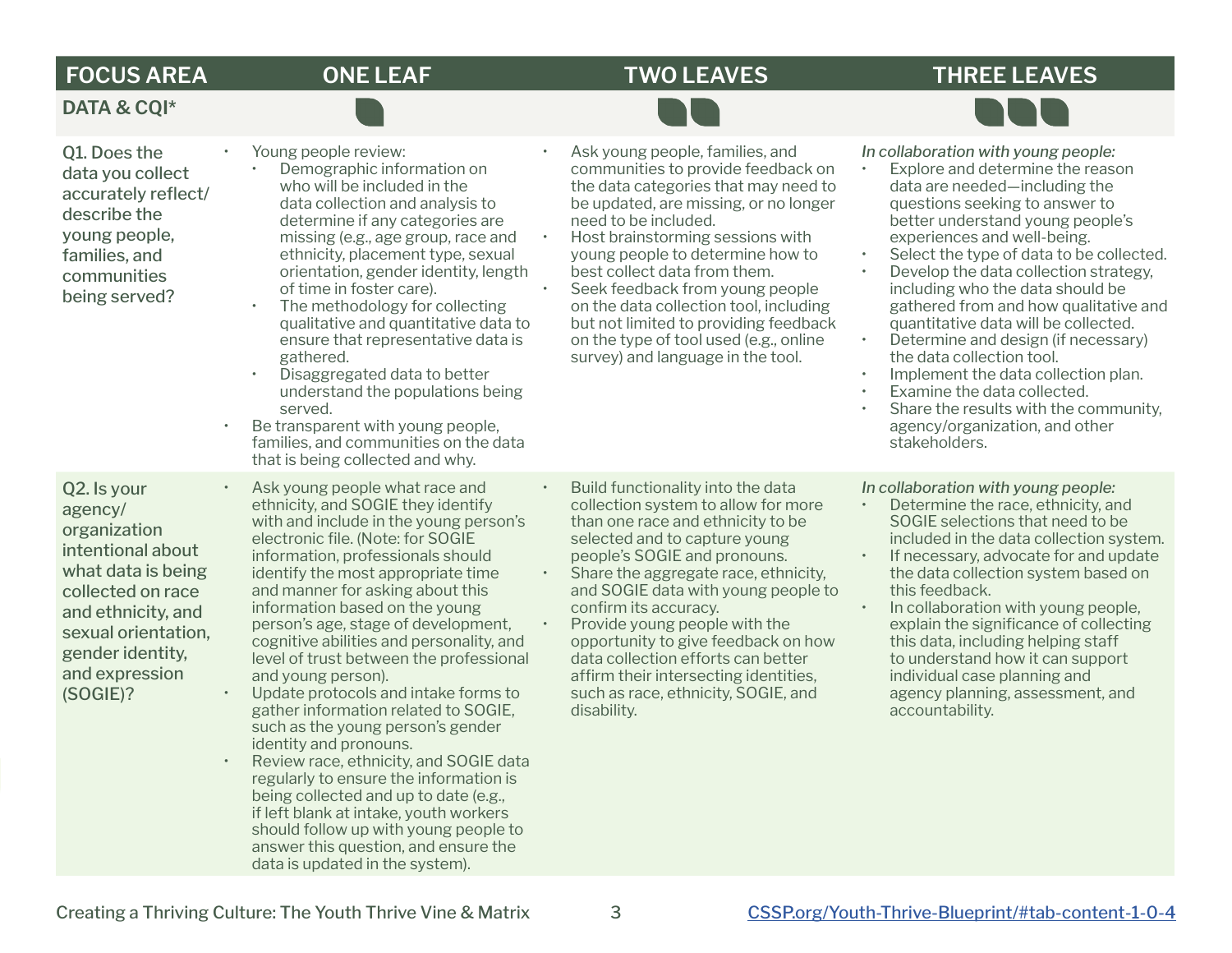| <b>FOCUS AREA</b>                                                                             | <b>ONE LEAF</b>                                                                                                                                                                                                                                                                                                                                                                                                                                           | <b>TWO LEAVES</b>                                                                                                                                                                                                                                                                                | <b>THREE LEAVES</b>                                                                                                                                                                                                                                                                                                                                                                                                                                                                                                                                                                          |
|-----------------------------------------------------------------------------------------------|-----------------------------------------------------------------------------------------------------------------------------------------------------------------------------------------------------------------------------------------------------------------------------------------------------------------------------------------------------------------------------------------------------------------------------------------------------------|--------------------------------------------------------------------------------------------------------------------------------------------------------------------------------------------------------------------------------------------------------------------------------------------------|----------------------------------------------------------------------------------------------------------------------------------------------------------------------------------------------------------------------------------------------------------------------------------------------------------------------------------------------------------------------------------------------------------------------------------------------------------------------------------------------------------------------------------------------------------------------------------------------|
| DATA & CQI*                                                                                   |                                                                                                                                                                                                                                                                                                                                                                                                                                                           |                                                                                                                                                                                                                                                                                                  |                                                                                                                                                                                                                                                                                                                                                                                                                                                                                                                                                                                              |
| Q3. Who are<br>data results<br>being shared/<br>communicated<br>with and how?                 | Make data accessible to young<br>$\bullet$<br>people-e.g., share at youth leadership<br>meetings, at programs, from youth<br>workers, and at youth events.<br>Share data with targeted<br>organizations, non-profits,<br>foundations, and with potential<br>funders who are interested in youth<br>well-being and thriving.<br>Determine what data should be<br>shared with additional groups (e.g.,<br>young people, staff, community,<br>stakeholders). | Post data results on the agency's/<br>organization's website and other<br>social media platforms (e.g., Twitter,<br>Facebook, LinkedIn) for the public.<br>Regularly update and maintain data,<br>and ensure young people have access<br>to opportunities to change/update<br>their information. | In collaboration with young people:<br>Develop and implement a data<br>$\bullet$<br>dissemination plan (e.g., use social<br>media, agency/organization website,<br>email to stakeholders, shared by<br>credible messengers).<br>Create opportunities for sharing and<br>$\bullet$<br>obtaining feedback on data findings<br>(e.g., one-to-one, town hall, email,<br>feedback period, youth leadership<br>board presentation, community<br>event).                                                                                                                                            |
| Q4. How is the<br>data on young<br>people being used<br>to support young<br>people to thrive? | The data is used to:<br>Build momentum for change.<br>Advocate for resources and supports.<br>Identify and highlight strengths and<br>gaps.<br>Inform policies and programs.<br>Determine if a youth program is<br>effective in meeting the needs of<br>young people.                                                                                                                                                                                     | Identify the agency's/organization's<br>strengths and gaps for supporting<br>young people's protective and<br>promotive factors using the Youth<br>Thrive Survey's organizational data.<br>Inform the agency's/ organization's<br>youth-centered strategic plan.                                 | In collaboration with young people:<br>Regularly review data and establish<br>$\bullet$<br>feedback opportunities to learn about<br>the experiences of young people and<br>for developing and strengthening<br>policies, practice, and programs.<br>Use data to identify program and<br>$\bullet$<br>policy gaps and develop plan for<br>addressing.<br>Review qualitative and quantitative<br>$\bullet$<br>data to determine which youth-<br>serving programs should continue to<br>receive funding or would benefit from<br>additional funding.<br>e Ultilize qualitative and quantitative |

• Utilize qualitative and quantitative data results to advocate for funds with public and private entities.